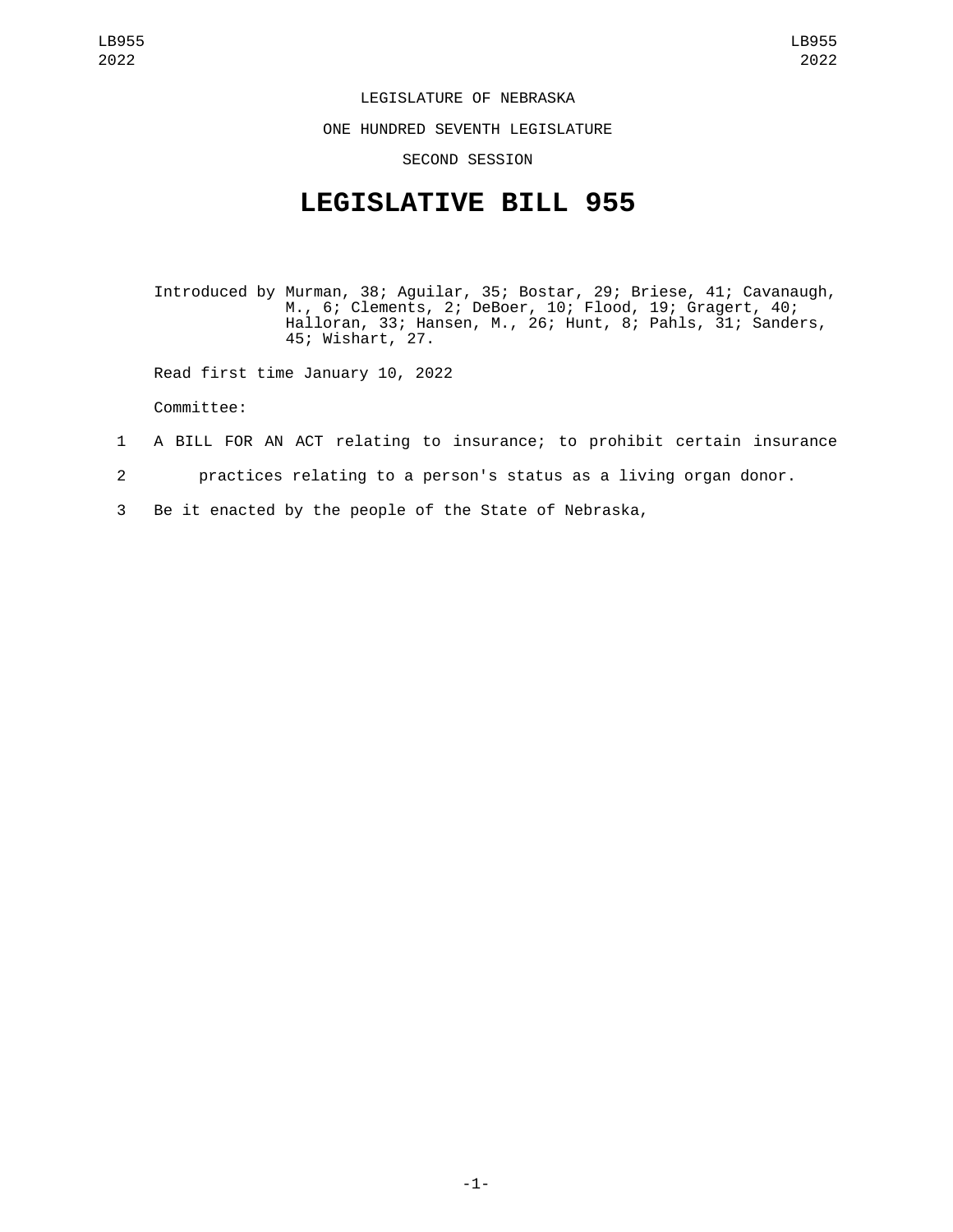| $\mathbf{1}$   | Section 1. (1) Notwithstanding any other provision of law, it shall       |
|----------------|---------------------------------------------------------------------------|
| $\overline{2}$ | be unlawful to:                                                           |
| 3              | (a) Decline or limit coverage of a person under any life insurance        |
| 4              | policy, disability insurance policy, or long-term care insurance policy   |
| 5              | due to the status of such person as a living organ donor;                 |
| 6              | (b) Preclude a person from donating all or part of an organ as a          |
| 7              | condition of receiving a life insurance policy, disability insurance      |
| 8              | policy, or long-term care insurance policy;                               |
| 9              | (c) Consider the status of a person as a living organ donor in            |
| 10             | determining the premium rate for coverage of such person under a life     |
| 11             | insurance policy, disability insurance policy, or long-term care          |
| 12             | insurance policy; or                                                      |
| 13             | (d) Otherwise discriminate against a person in the offering,              |
| 14             | issuance, cancellation, price, amount of coverage, or any other condition |
| 15             | of a life insurance policy, disability insurance policy, or long-term     |
| 16             | care insurance policy based solely and without any additional actuarial   |
| 17             | risks upon the status of such person as a living organ donor.             |
| 18             | (2) Any violation of this section shall be an unfair trade practice       |
| 19             | in the business of insurance subject to the Unfair Insurance Trade        |
| 20             | Practices Act.                                                            |
| 21             | (3) For purpose of this section:                                          |
| 22             | (a) Disability insurance policy means a contract under which an           |
| 23             | entity promises to pay a person a sum of money in the event that an       |
| 24             | illness or injury resulting in a disability prevents such person from     |
| 25             | working;                                                                  |
| 26             | (b) Life insurance policy means a contract under which an entity          |
| 27             | promises to pay a designated beneficiary a sum of money upon the death of |
| 28             | the insured;                                                              |
| 29             | (c) Living organ donor means an individual who has donated all or         |
| 30             | part of an organ and is not deceased; and                                 |
| 31             | (d) Long-term care insurance policy means a contract for which the        |